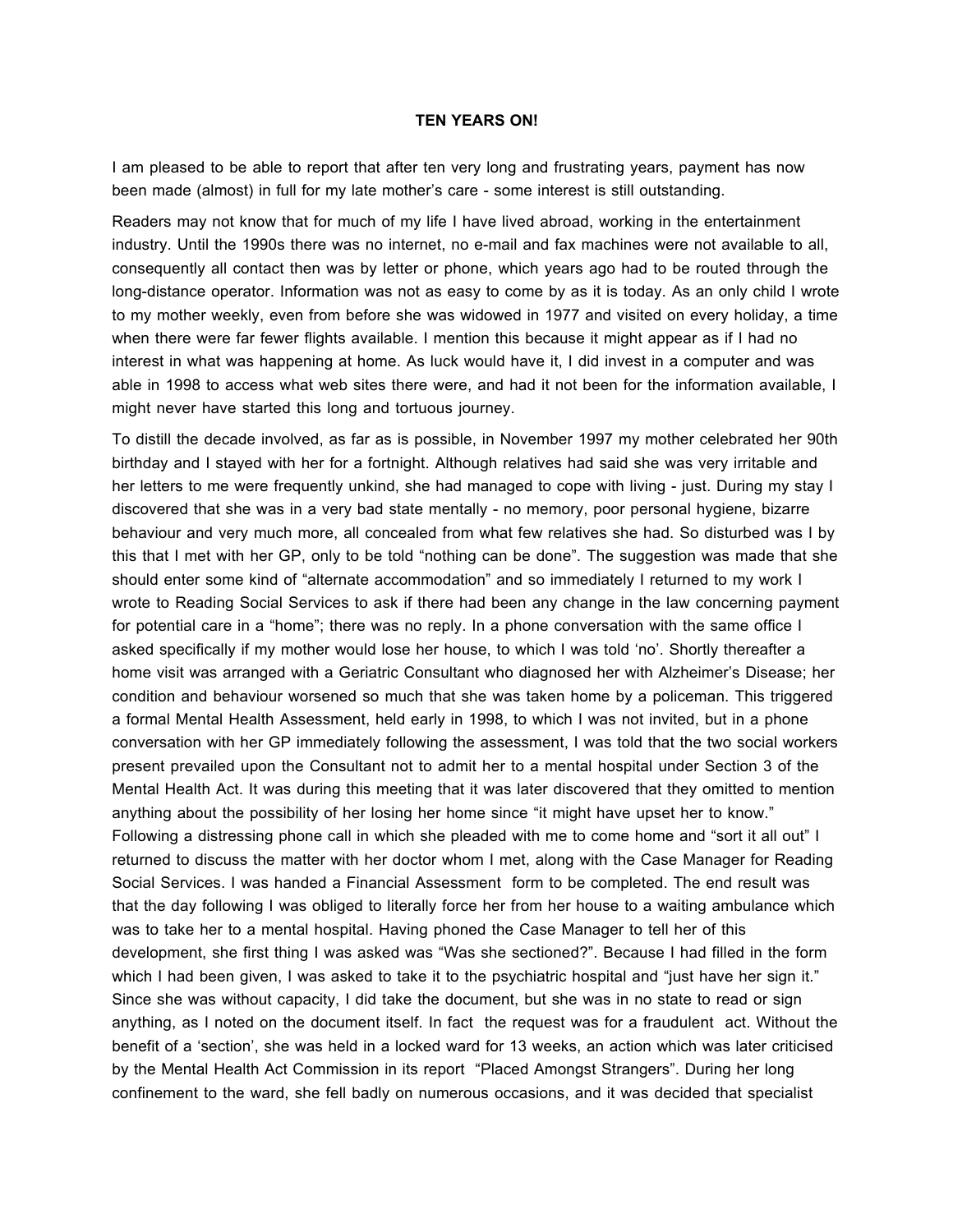nursing care was required, not merely "residential", those words (in writing) from Reading Social Services. Although I was fortunate to be able to visit her frequently (I flew back and forth every ten weeks) without consultation or any kind of discussion with regard to fees, social services transferred her to an EMI Nursing Home, for which I assumed the state would pay. Imagine my surprise when I received a letter to say the council would fund her care "while the house is on the market". Shortly thereafter invoices arrived, invoices which I promptly redirected to the health authority. They in turn sent them back to me, and so a long correspondence ensued about who was responsible for the payment of her care. Because the bills went unpaid, Reading Borough Council filed an Application to Register a Charge with the Land Registry, by which time I had been appointed Receiver and was able to make a formal Objection. With regard to that, some years later, the Registry ordered the Council to sue me in the Chancery Division of the High Court to decide whether or not the Charge should be registered. At my request, a copy of the Criteria then in force was sent to me which underscored my view that the health authority/NHS should be funding the care. After going through all the local procedures, culminating in the request for an Independent Panel to be convened, which was denied me because the lay Convenor was of the opinion that the Authority had acted correctly, I made a series of complaints to the Ombudsman with regard to the (former) Berkshire Health Authority. Meanwhile my mother was coming to the end of her life and I requested funding for palliative care, only to be told that "another unit" would have to be approached. She died in December 2000 with no funding in place.

Concurrently the Health Service Ombudsman had taken my complaints on board. After a lengthy investigation, during which there were four Investigators involved, the complaints were upheld in November 2002; ironically it was stated that "as a matter of urgency" the case should be reviewed by the new Thames Valley Strategic Health Authority. Subsequently the report was published in February 2003 as Annex D of the Ombudsman's Special Report to Parliament. By that time there had been changes in the system and it was now the new SHA who became the responsible party. A series of reviews was made and on 25 February 2005, a panel agreed that all but six months of her care should be funded by the NHS. Nevertheless, reimbursement to Reading Council (who had paid the fees) was not made until 25 November 2005, a delay of nine months. Because I considered that the period from admission to the period which had been approved should have been funded, I made a secondary complaint to the Ombudsman which was upheld in August 2005. In a letter to the Ombudsman (November 2005) further restitution was refused by the PCT. This triggered another dialogue with the successor SHA, South Central. Meanwhile, because I had a malignant tumour removed from my abdomen, and unsure of my own mortality, I decided that to free up my mother's property in order that her estate could be wound up, I would pay off the outstanding amount, which I did in June of 2006. Only then did the Council withdraw their Application to Register a Charge and the action against me in the High Court. However, there was still the matter of the remaining six months! After a protracted negotiation with the Ombudsman, in March of 2007 the SHA agreed that the previous decision was unreasonable and restitution was promised. It was only this past week (March 2008) that it was received - a year between promise and action! Even so, the interest was not included, but I thought it best to accept what there was while reminding them that I expected interest to be paid at the County Court rate - a bird in the hand still worth two in the bush. The sum included the fees I had paid personally, legal fees which arose because of the court action (which was a direct result of the SHA declining to fund) and a token amount for inconvenience.